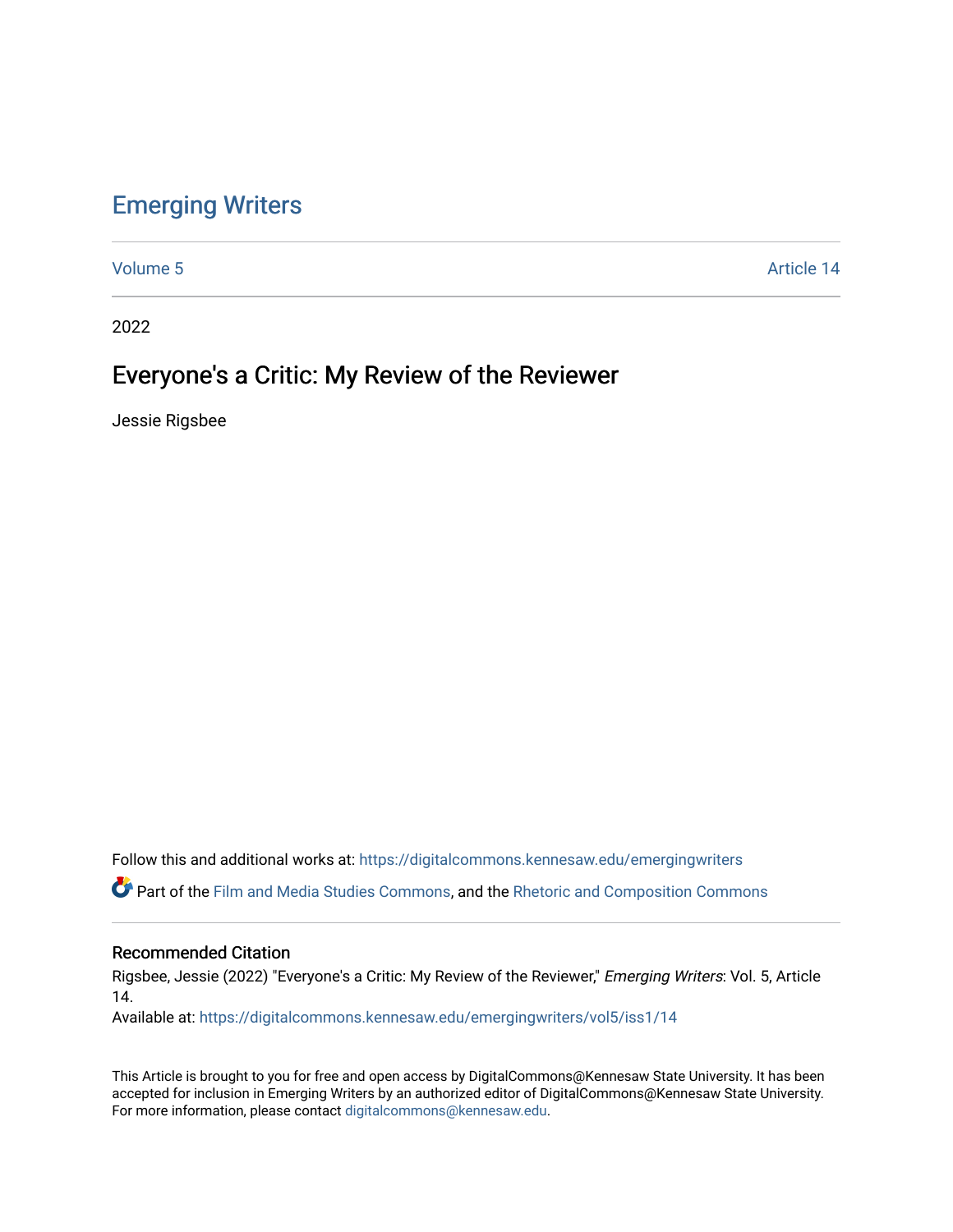#### Everyone's a Critic: My Review of the Reviewer

by Jessie Rigsbee

*Avenger's Endgame* is the culmination of Marvel's 21-movie saga of action and drama. A film with this much build-up, an all-star cast, and a budget of 356 million dollars is going to have very high expectations. With all those resources, what could go wrong? In *Endgame*'s case not everything, but certainly something. Film critic Oliver Jones for the *Observer* makes bold claims about the film's riveting nature. Jones titles his review "'Avengers: Endgame' Puts the MCU in Company with Some of History's Greatest Sagas" and goes as far as to put the series on par with Peter Jackson's *Lord of the Rings* trilogy. The three-hour runtime of *Endgame* should have been enough time to conclude the cinematic arc, but, in my opinion, the film leaves much to be desired. Every action scene feels lackluster compared to the hype critics had set and the 356 million-dollar expectations it created.

In Jones's movie review of *Endgame,* his use of rhetorical appeals detracts from its content rather than support it. Jones loses credibility due to a poor recitation of *Endgame's* plot where he constantly focuses on the wrong content. When Jones chooses to include details of the plot points, they don't seem to have any logic behind them, each argument lacking sufficient evidence to back it. The pathos in his review is barely relevant to the film itself. While many have read his review, its significance is only due to the hype it created for the release date.

The primary failing of Jones's review is that he seems more concerned with explaining why *Endgame* should be good, rather than explaining why he believes it genuinely is good. Jones is painfully aware of the faults of the film and is not afraid to comment on them, but he

1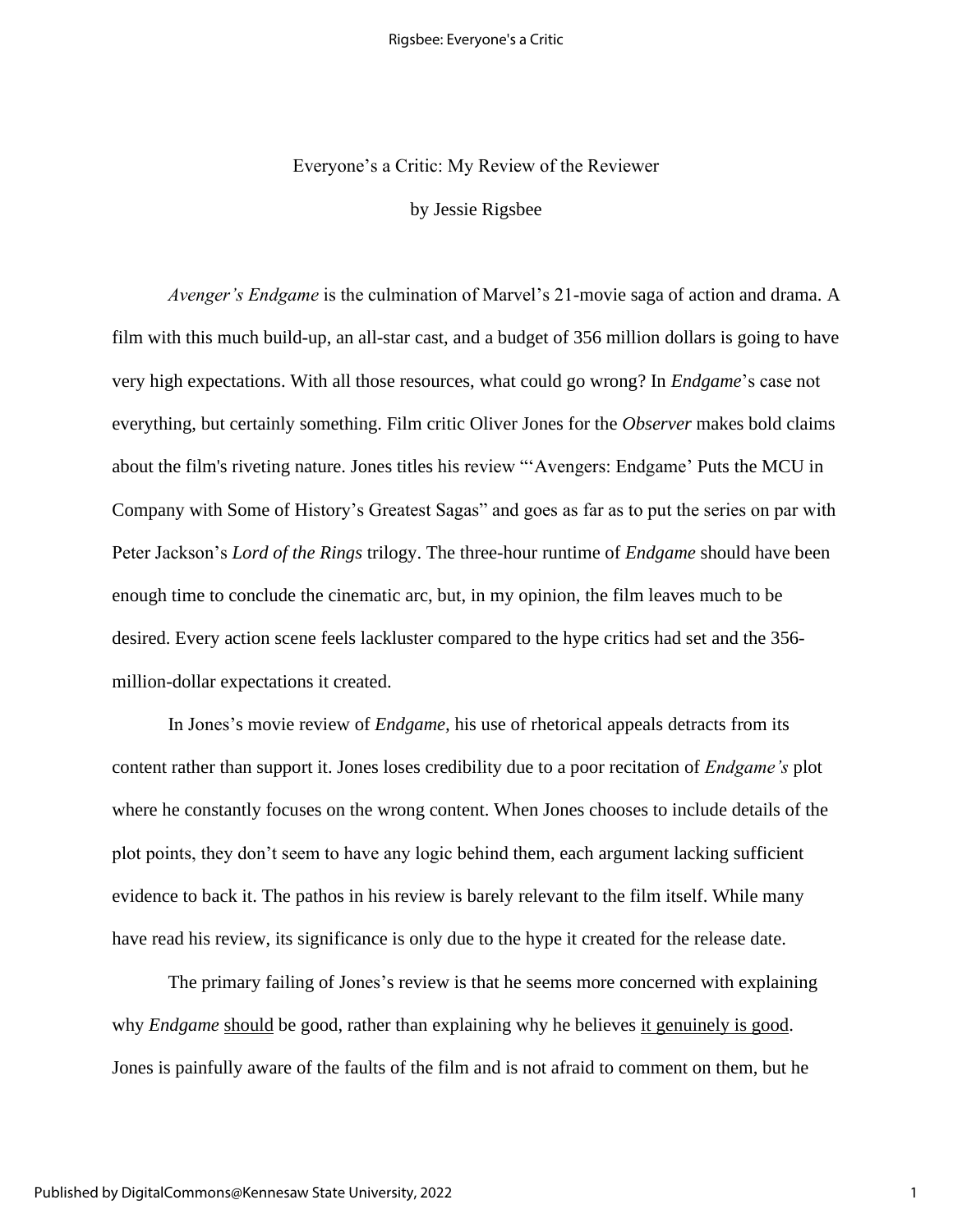never explains why the audience should commit to sitting through the extensive runtime. Despite the review's positive nature, a reader can only begin to doubt the author's true opinions due to a lack of effective ethos.

At the very beginning of the review, Jones introduces *Endgame* by stating that "[o]thers will be perplexed or even angered by the lapses of logic in its pretzel-like plotting and bemoan an epic running time that matches most Major League Baseball games'' (para. 2). Jones knows about the movie and often comments on the plot or questionable logic, but it never is a constructive use of ethos. In the review, he only comments on these things in a negative light, making potential watchers wary of the film. The constant restatement of *Endgame's* faults makes it seem Jones didn't even enjoy the movie himself. Instead, he relies on his opinion that *Endgame*  rivals other CGI blockbusters without explaining the reasons why.

It seems that Jones hopes his arguments for *Endgame's* quality will be supported solely by its association with critically acclaimed Marvel Studios. His review gives the impression it is painfully reliant on the premise that the reader is already a Marvel fan, and that if you are, the movie is a must-see. Unfortunately, for someone who isn't a Marvel fanboy and wants to know if they will enjoy *Endgame*, the review is insufficient because it advocates for the already converted only and not the public as a whole.

Another area that Jones's review falls short is in the logic used to support his conclusions. The facts included in the review are not always valid, and his conclusions do not flow with any logical appeal. One area where the logic is especially weak is in the amount of evidence he provides. There is an insufficient amount of information about the movie and its plot in the review to justify the supportive arguments being made for its grandeur. Like a hometown fan, Jones is extremely opinionated in each of his claims, which detracts from their overall value to

2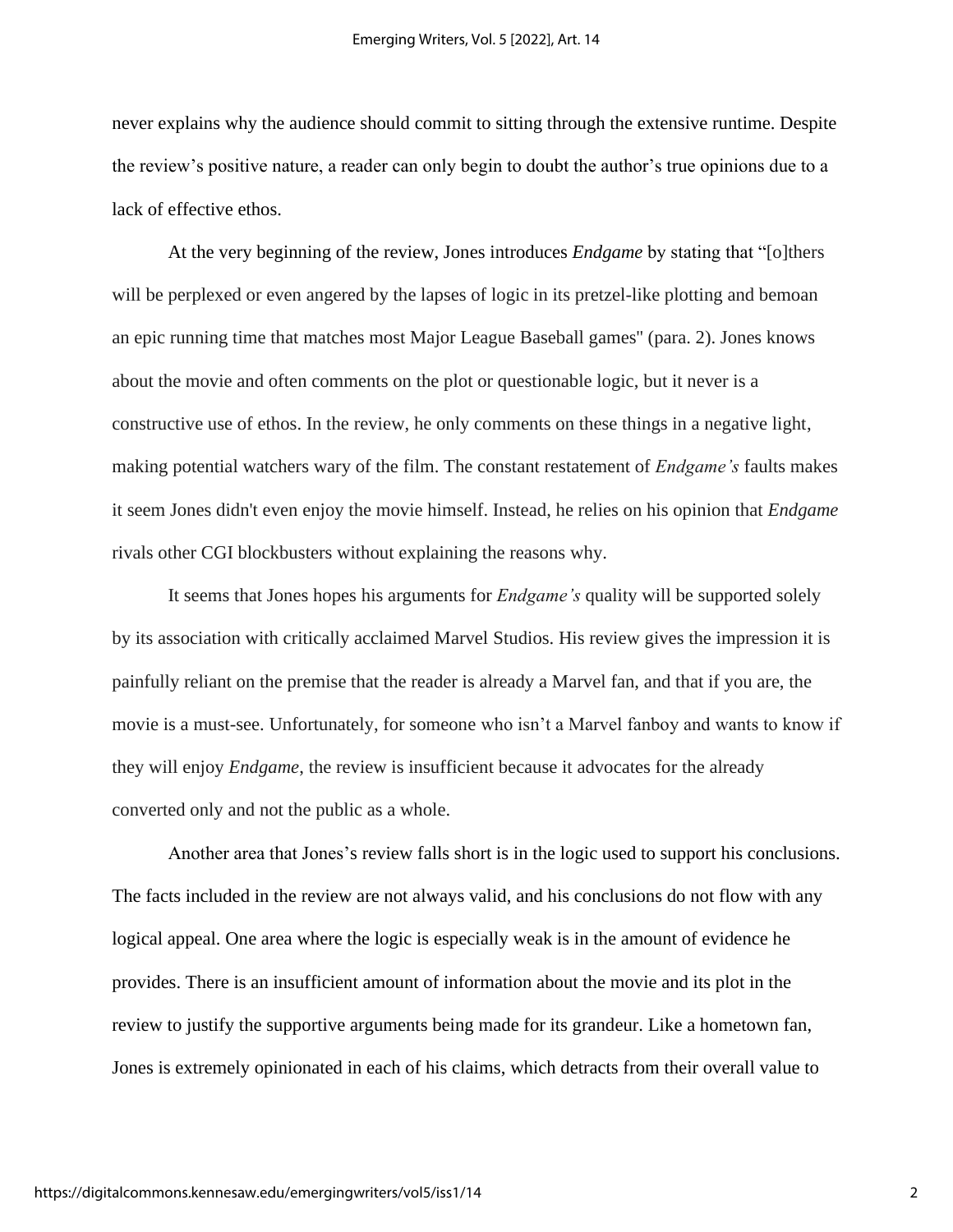the casual observer. The relevancy of his arguments is not specific to *Endgame* as a stand-alone movie but instead relies on fan-boy appreciation for the genre as a whole. In the closing paragraph of his review, Jones says,

While people's superhero cynicism and exhaustion is well earned, this film has risen above the immensity of its marketing ... It has placed itself and the whole unwieldy series alongside Tolkien's *Rings* trilogy and the original Joe Simon and Jack Kirby Captain America comics, as a fantastical and essential response to and reprocessing of global

tragedy. Yes, it's all too much, but it is also exactly what we need. (para. 12) Even in his closing statements, Jones's ineffective logic stands out. The author states again and again that the film is over-the-top and has an abundance of plot holes. Although Jones believes that *Endgame* is exactly what people need, he never goes into detail about how *Endgame* actually delivers in the film. Due to this shortcoming, Jones is never able to establish efficient use of logic to strengthen and support the opinions in his review.

Pathos is an expected rhetorical device in a critic's movie review. Jones uses it himself to discuss how *Endgame* was exactly what he believes the audience needs. He reckons that there is something cathartic seeing the Avengers, Earth's mightiest heroes, become shells of the people they once were. Jones introduces this idea by saying,

[i]n the years following half of all living things perishing into a cloud of dust—thanks to a snap of Thanos' Infinity Stone-adorned fingers—one hero is a beer-drinking lout who plays video games all day, one leads support groups for survivors in New York City, and yet another has become an ever-vigilant militarist obsessed with the next attack. … In other words, they are each of us over this past generation, playing roles we have assigned ourselves in a half-dazed stupor, wandering around in a world that resembles our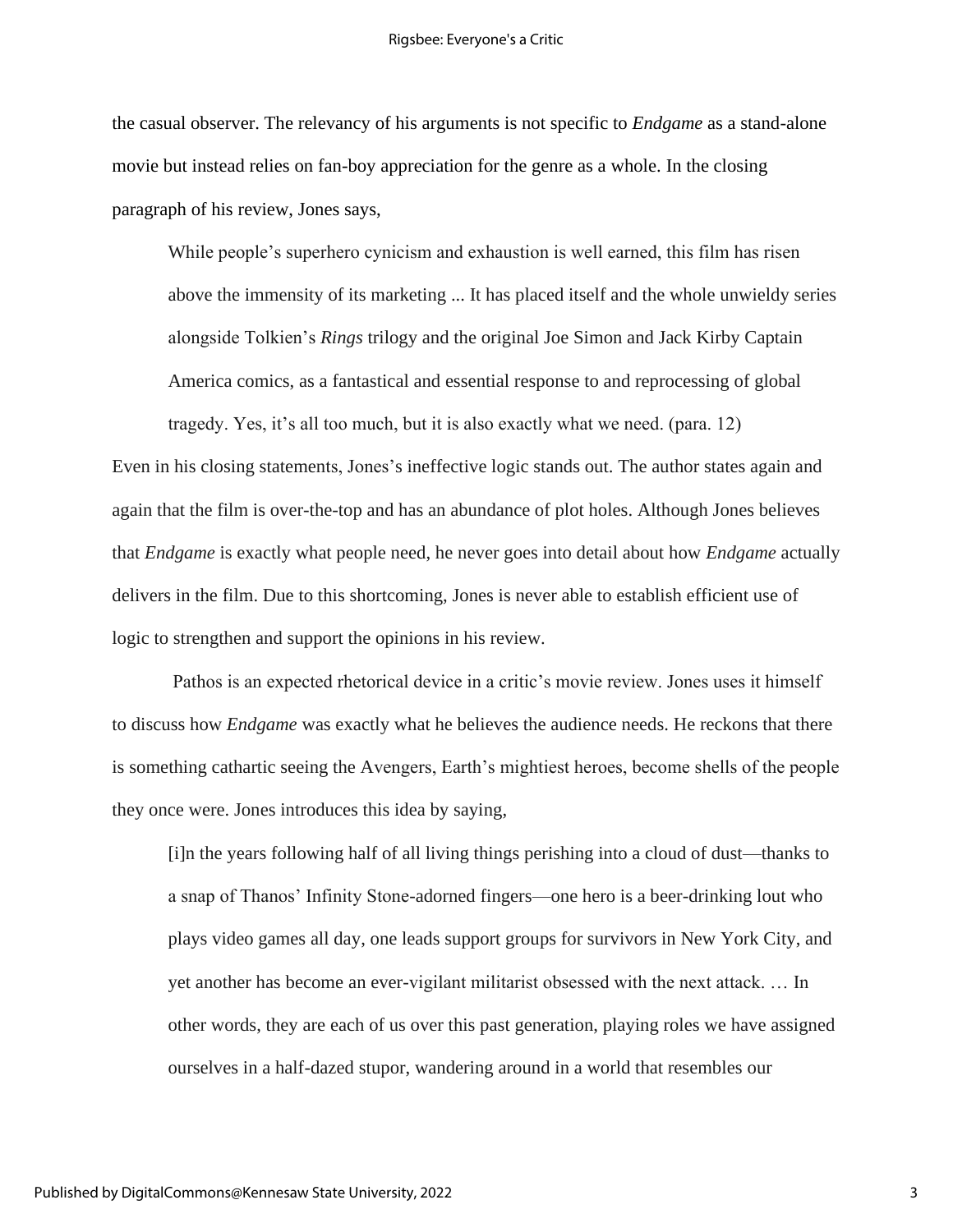own—but only in a haunted, ghostly sense. (para.7-8)

Jones uses this point to engage with the reader's sentiment. He uses charged language to guilt the reader into an emotional reaction, even if it does not align with their true beliefs. The pathos in the review does little to encourage anyone to watch the film. Instead, it feels more like a guilt trip that forces the audience to reflect on the movie with a more sympathetic outlook. The emotional appeal is contingent on hope the reader shares the same perspective on the past generation as Jones.

Jones's use of kairos is only effective due to its relation to *Endgame's* release date. Jones uses his status as a movie critic to release a review before *Endgame* was even in theaters. For this reason, Jones had a wide audience for this review because everyone was itching to hear opinions about the pricey blockbuster representing the operatic conclusion to the Avengers franchise. Jones believes that the *Endgame* release was a perfect catharsis for the real-world events going on at the time. Jones states that "there is something both moving and profoundly cathartic to witness Earth's mightiest heroes being the big hot messes we have all become" (para. 6). This would be a great connection to make in today's world -- but at the time of the movie release - people were connected more than ever.

In Jones's review of the blockbuster *Endgame*, he is adamant that the movie will be regarded as a classic. His review, however, gives little insight into what he believes made this movie so incredible. There are futile attempts at ethos and pathos that, rather than build his argument, only serve to emphasize the review's faults. Without good use of these rhetorical appeals Jones's arguments and persuasion are weak. There is an abundance of detail about *Endgame's* faults, but Jones never fully convinces you that they are not as important as they

4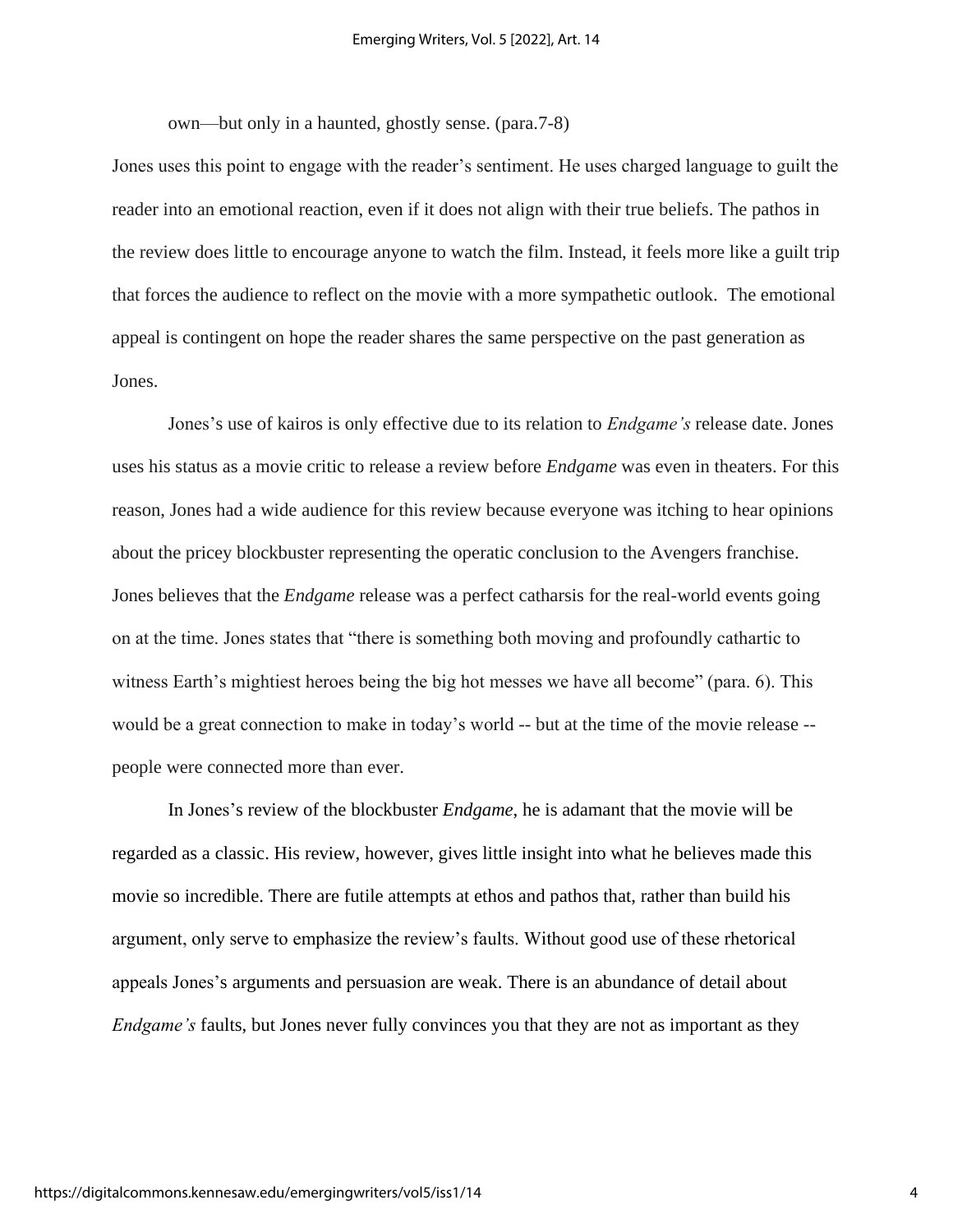seem. Jones makes many outlandish claims in his movie review, but overall he lacked any factual analysis that would support his ideas.